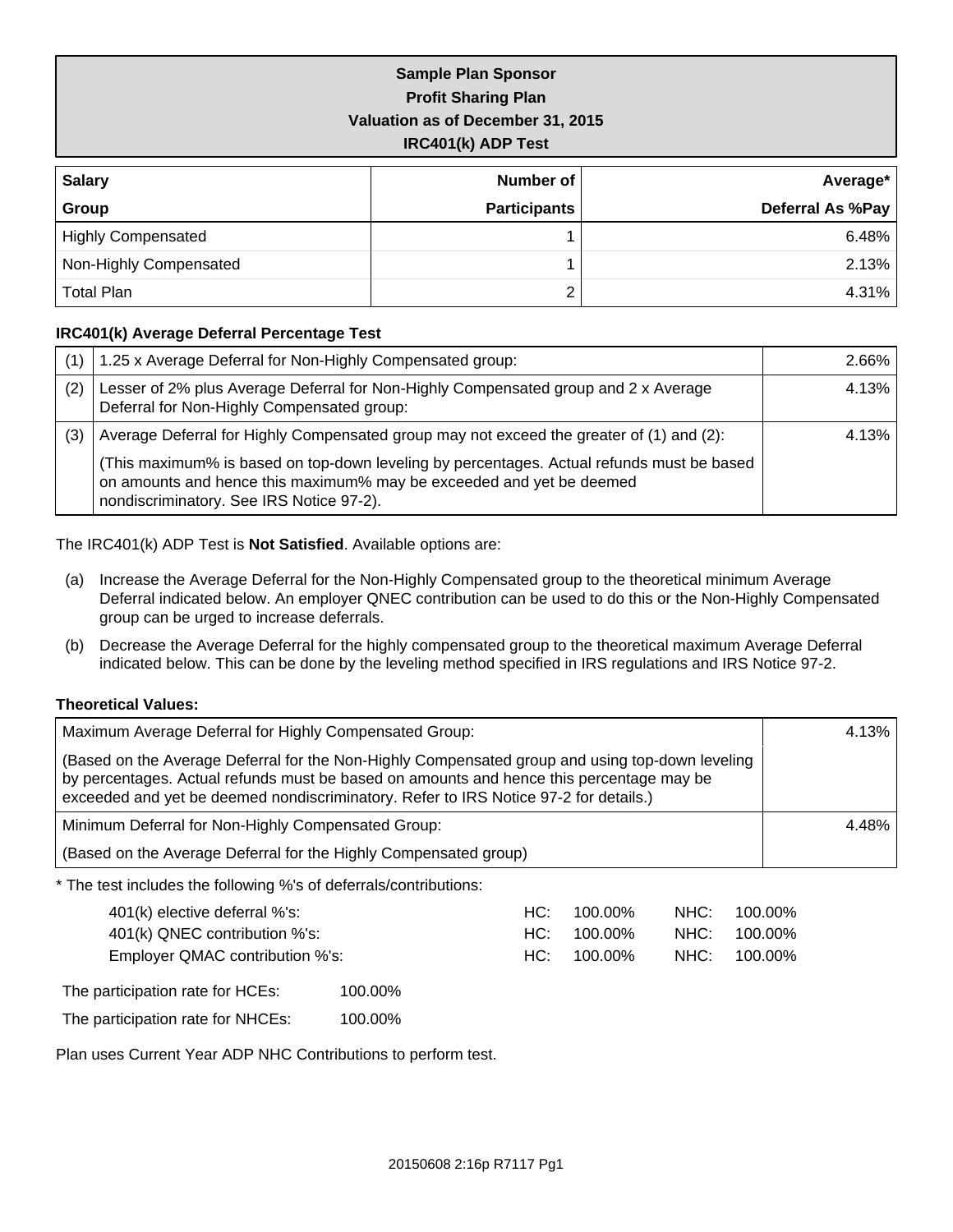## **Sample Plan Sponsor Profit Sharing Plan Valuation as of December 31, 2015 IRC401(k) ADP Test - Employee-Level Details**

|                  | Compensation       |             | <b>ADP</b>       |      |    |
|------------------|--------------------|-------------|------------------|------|----|
| <b>Name</b>      | <b>Denominator</b> | SocSec#     | <b>Numerator</b> | ADP% | HC |
| Salmon, Atlantic | 123,456            | ###-##-6789 | 8,000.00         | 6.48 |    |
| Char, Arctic     | 23,456             | ###-##-4321 | 500.00           | 2.13 | N  |
| Total            | 146,912            |             | 8,500.00         |      |    |
| <b>HC Total</b>  |                    |             |                  |      |    |
|                  |                    |             |                  |      |    |

| l Number of HC EEs l | 1   Total ADP% | 6.48%   Avg ADP% | 6.48% l  |
|----------------------|----------------|------------------|----------|
| NHC Total            |                |                  |          |
| Number of NHC EEs    | 1   Total ADP% | 2.13%   Avg ADP% | $2.13\%$ |

Plan uses Current Year ADP NHC Contributions to perform test.

**HC** indicates highly compensated status.

The ADP NUMERATOR includes the following %s of deferrals/contributions:

| $401(k)$ elective deferral %'s: | $HC: 100.00\%$ | NHC: 100.00% |
|---------------------------------|----------------|--------------|
| 401(k) QNEC contribution %'s:   | HC: 100.00%    | NHC: 100.00% |
| Employer QMAC contribution %'s: | $HC: 100.00\%$ | NHC: 100.00% |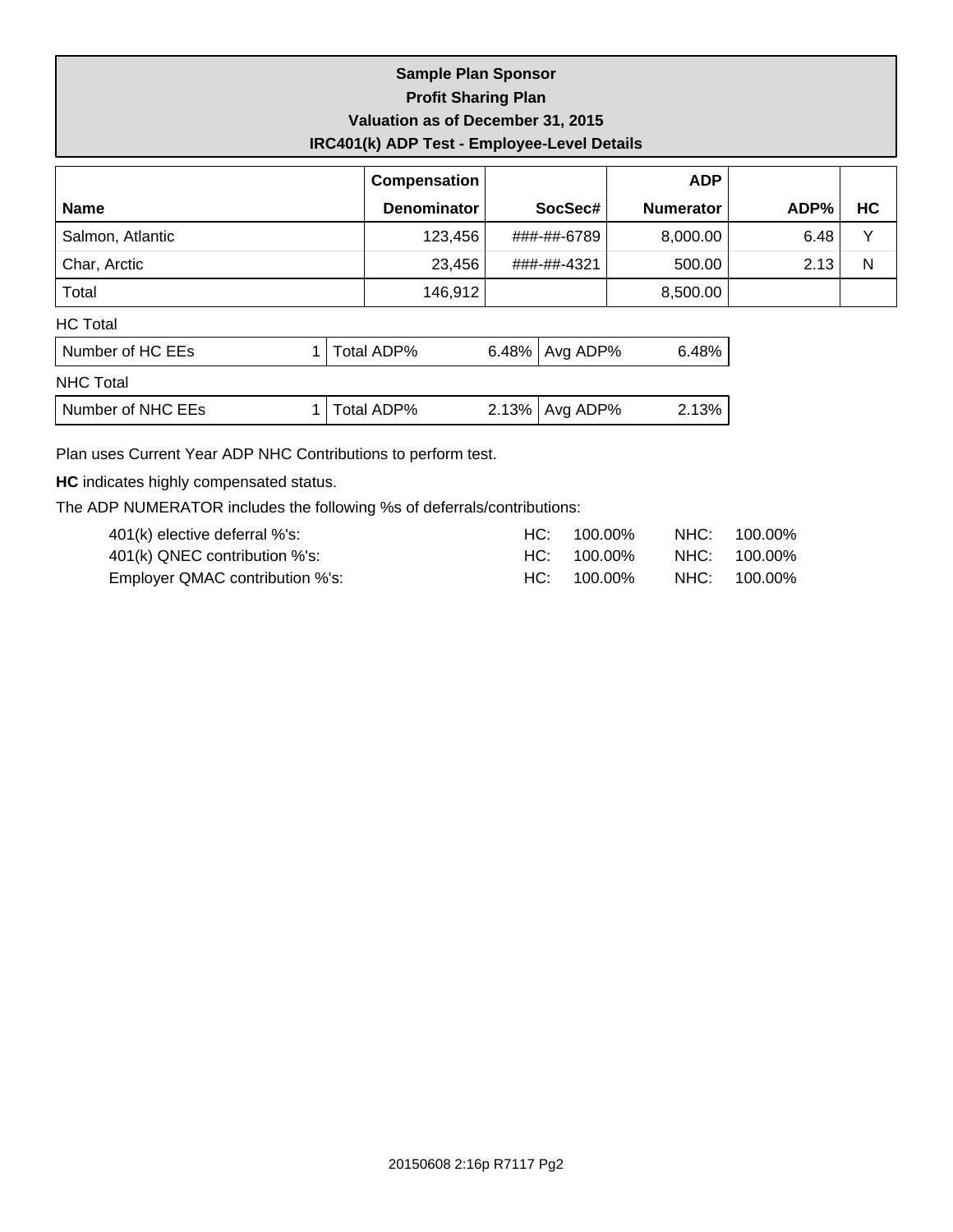## **Sample Plan Sponsor Profit Sharing Plan Valuation as of December 31, 2015 IRC401(k) Numerator - Employee-Level Details**

|             |                 | <b>Numerator</b> |      |             |              |
|-------------|-----------------|------------------|------|-------------|--------------|
| <b>Name</b> | <b>Employer</b> | 401(k) Defr      | QMAC | <b>QNEC</b> | <b>Total</b> |
| Salmon, A   | 0.00            | 8,000.00         | 0.00 | 0.00        | 8,000.00     |
| Char, A     | 0.00            | 500.00           | 0.00 | 0.00        | 500.00       |
| Total       | 0.00            | 8,500.00         | 0.00 | 0.00        | 8,500.00     |

Employer indicates IRC401(a) employer regular contributions.

401(k) Defr indicates IRC401(k) employee elective compensation deferrals.

QMAC indicates qualified matching contributions.

QNEC indicates IRC401(k) employer QNEC contributions.

The ADP NUMERATOR includes the following %'s of deferrals/contributions:

| 401(k) elective deferral %'s:   | $HC: 100.00\%$ | NHC: 100.00% |
|---------------------------------|----------------|--------------|
| 401(k) QNEC contribution %'s:   | $HC: 100.00\%$ | NHC: 100.00% |
| Employer QMAC contribution %'s: | $HC: 100.00\%$ | NHC: 100.00% |

Plan uses Current Year ADP NHC Contributions to perform test.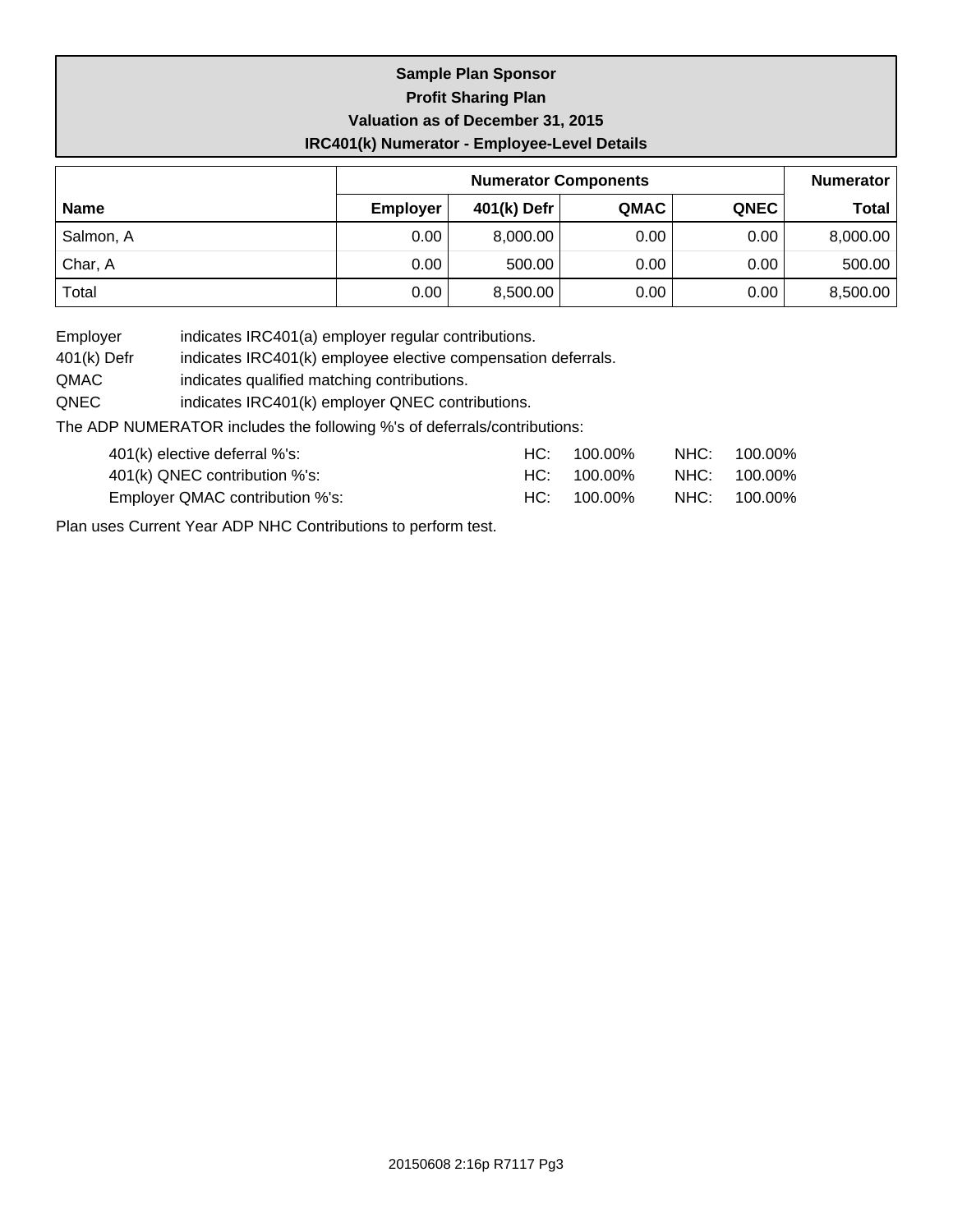| <b>Sample Plan Sponsor</b>        |                                                                              |                  |                  |            |            |                  |                  |            |  |  |  |
|-----------------------------------|------------------------------------------------------------------------------|------------------|------------------|------------|------------|------------------|------------------|------------|--|--|--|
| <b>Profit Sharing Plan</b>        |                                                                              |                  |                  |            |            |                  |                  |            |  |  |  |
| Valuation as of December 31, 2015 |                                                                              |                  |                  |            |            |                  |                  |            |  |  |  |
|                                   | <b>IRC401(k) ADP Return of Excess Contributions - Employee-Level Details</b> |                  |                  |            |            |                  |                  |            |  |  |  |
|                                   | <b>Top Down Leveling</b><br><b>Adjusted ADP Values</b>                       |                  |                  |            |            |                  |                  |            |  |  |  |
|                                   |                                                                              | <b>ADP</b>       | <b>Numerator</b> | <b>ADP</b> | <b>ADP</b> | <b>Numerator</b> | Adj ADP          | <b>ADP</b> |  |  |  |
| <b>Name</b>                       | SocSec#                                                                      | <b>Numerator</b> | <b>Reduction</b> | %          | Numerator  | <b>Reduction</b> | <b>Numerator</b> | %          |  |  |  |
| Salmon, Atlantic                  | l###-##-6789                                                                 | 8,000.00         | 2,901.27         | 4.13       | 8,000.00   | 2,901.27         | 5,098.73         | 4.13       |  |  |  |
| Total                             |                                                                              | 8.000.00         | 2.901.27         |            | 8,000.00   | 2.901.27         | 5.098.73         |            |  |  |  |

Plan uses Current Year ADP NHC Contributions to perform test.

The ADP Amounts and Percentages shown above result from the illustrated reduction in the actual ADP test numerator. This theoretical calculation illustrates one set of minimum reduction amounts which, if performed, will be deemed to satisfy the ADP test. The maximum average deferral percentage for the Highly Compensated Group is 4.13% based on top-down leveling by percentages. Actual refunds must be based on amounts and hence this percentage may be exceeded and yet be deemed nondiscriminatory. Refer to IRS Notice 97-2 for details.

The leveling reductions shown do not include any adjustment for the allocated income attributable to these excess amounts. The allocated income attributable to these excess amounts should be determined in accordance with applicable plan provisions and then added to (or, in the case of net investment losses, subtracted from) the leveling reductions shown when actual refunds or forfeitures are applied.

If any matching contributions are made on amounts refunded due to required leveling reductions and this would result in a discriminatory rate of match, such matching contributions must be forfeited unless additional contributions to non-highly compensated participants are made in order to avoid such discrimination.

**Numerator Reduction** illustrates the IRC401(k) ADP refund amount.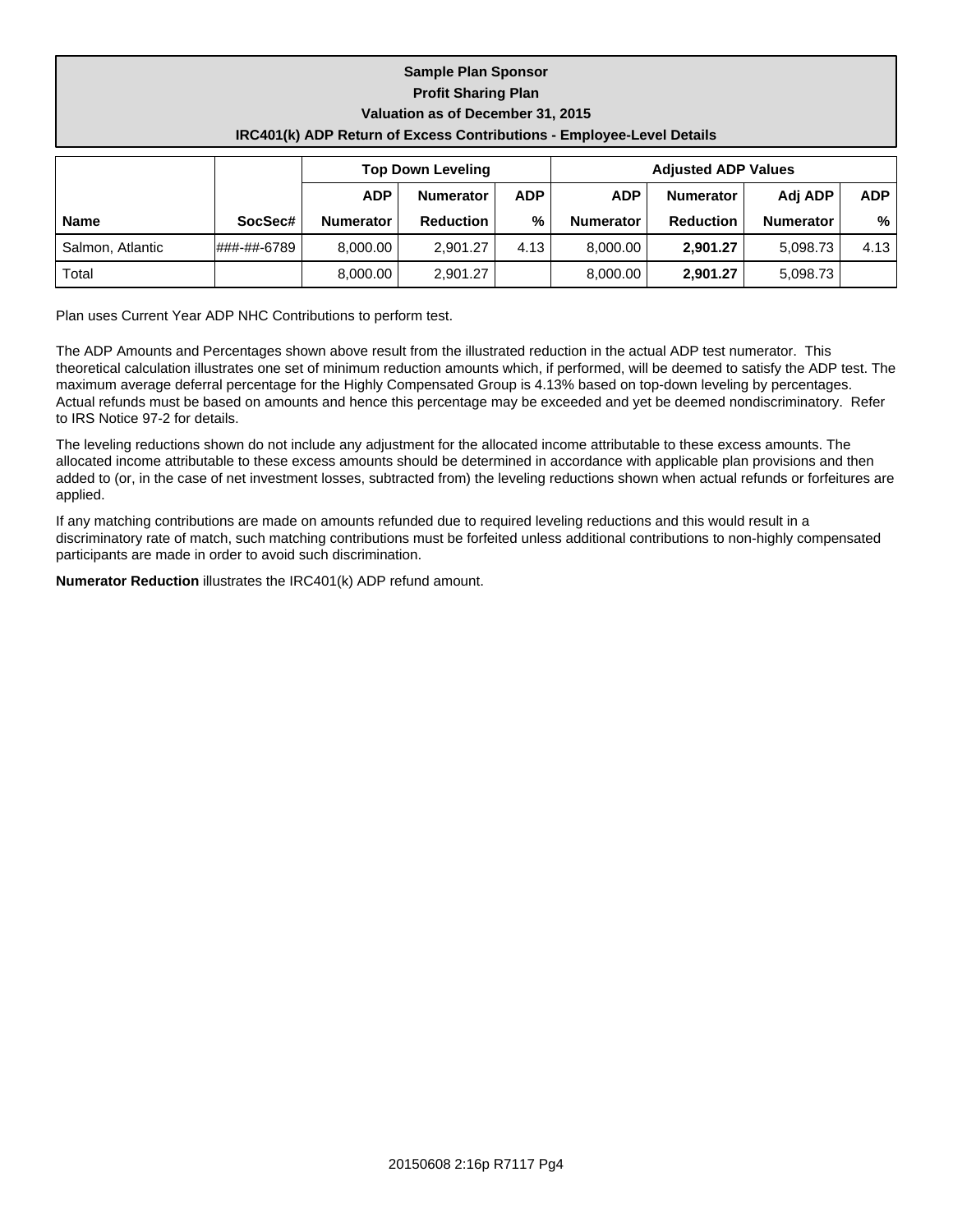# **Sample Plan Sponsor Profit Sharing Plan Valuation as of December 31, 2015 IRC401(k) ADP Reduction of Excess Contributions By Source**

|             |                     | <b>Reduction Amounts By Source</b> | Total       |               |                 |
|-------------|---------------------|------------------------------------|-------------|---------------|-----------------|
|             | <b>Employer</b>     | IRC401(k)                          | IRC401(k)   | Anticipated   | <b>Match On</b> |
| <b>Name</b> | <b>Contribution</b> | <b>Deferral</b>                    | <b>QNEC</b> | <b>Refund</b> | <b>Excess</b>   |
| Salmon, A   | 0.00                | 2,901.27                           | 0.00        | 2,901.27      | 0.00            |
| Total       | 0.00                | 2,901.27                           | 0.00        | 2,901.27      | 0.00            |

The Elective Deferral portion of the Total Anticipated Refund can be adjusted due to the recharacterization of it as Catchup.

Plan uses Current Year ADP NHC Contributions to perform test.

The leveling reductions shown do not include any adjustment for the allocated income attributable to these excess amounts. The allocated income attributable to these excess amounts should be determined in accordance with applicable plan provisions and then added to (or, in the case of net investment losses, subtracted from) the leveling reductions shown when actual refunds or forfeitures are applied.

A Match on excess contributions may be subject to forfeiture in order to avoid a discriminatory rate of Match.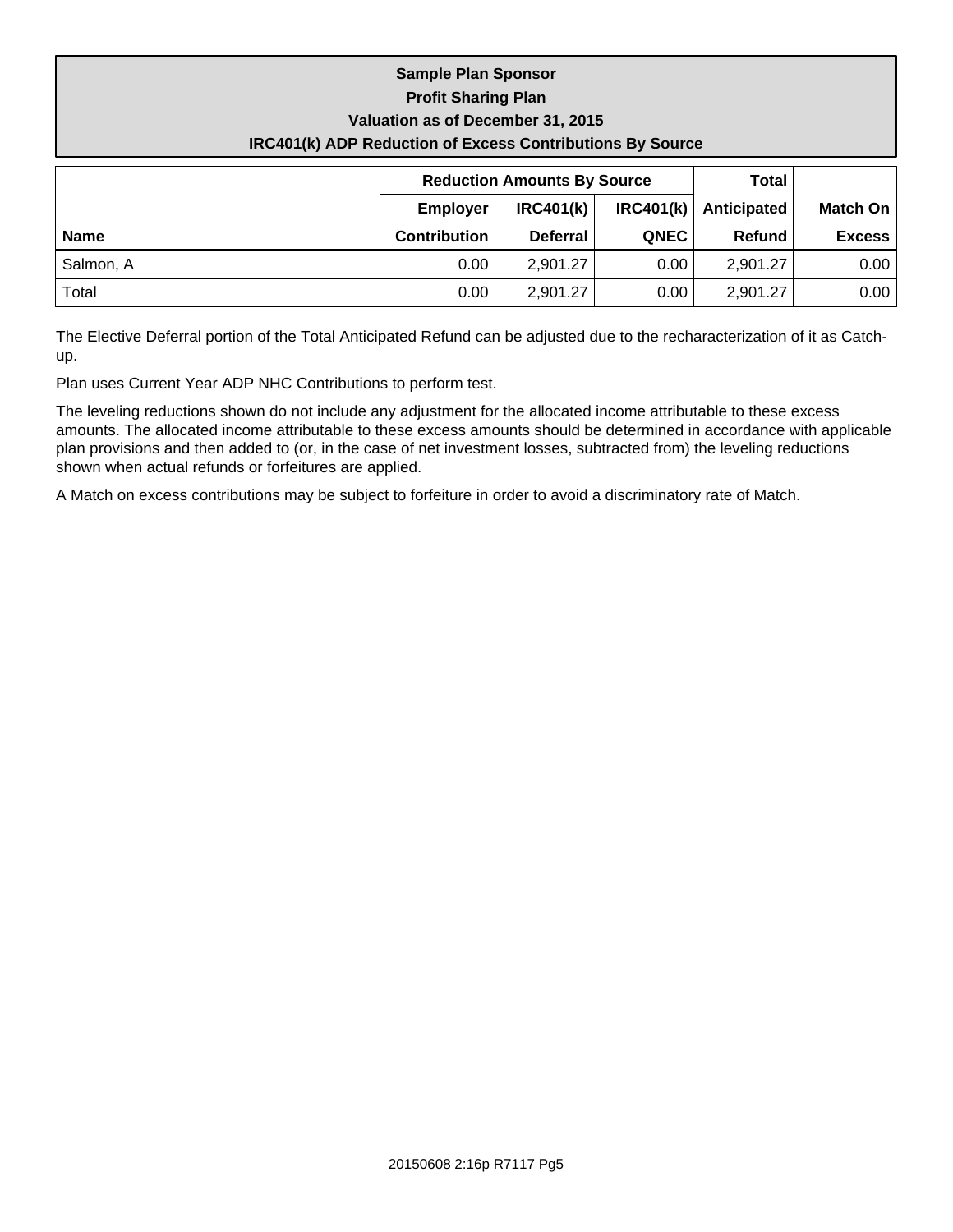| <b>Sample Plan Sponsor</b><br><b>Profit Sharing Plan</b><br>Valuation as of December 31, 2015<br>Recharacterization of IRC401(k) Refund As Catch-Up Contributions |             |                               |                |          |                                         |              |           |
|-------------------------------------------------------------------------------------------------------------------------------------------------------------------|-------------|-------------------------------|----------------|----------|-----------------------------------------|--------------|-----------|
|                                                                                                                                                                   |             | Refund of<br><b>IRC401(k)</b> | <b>Maximum</b> |          | <b>Refund</b><br>Actual   Characterized | <b>Total</b> | Remaining |
| <b>Name</b>                                                                                                                                                       | SocSec#     | <b>Deferrals</b>              | Catch-Up       | Catch-Up | As Catch-Up                             | Catch-Up     | Refund    |
| Salmon, Atlantic                                                                                                                                                  | ###-##-6789 | 2.901.27                      | 6,000.00       | N/A      | 2,901.27                                | 2,901.27     | N/A       |

Catch-up contributions are available to participants who have attained age 50 and whose IRC401(k) deferral has reached the applicable limit necessary to satisfy the actual deferral percentage nondiscrimination test.

Total 2,901.27 N/A N/A 2,901.27 2,901.27 **N/A**

The **Refund Char'd As Catch-Up** column illustrates the amount of excess deferral that may be 'characterized' as Catch-up contribution.

The **Remaining Refund** Deferral illustrates the amount of excess deferral which cannot be 'characterized' as Catch-up contribution.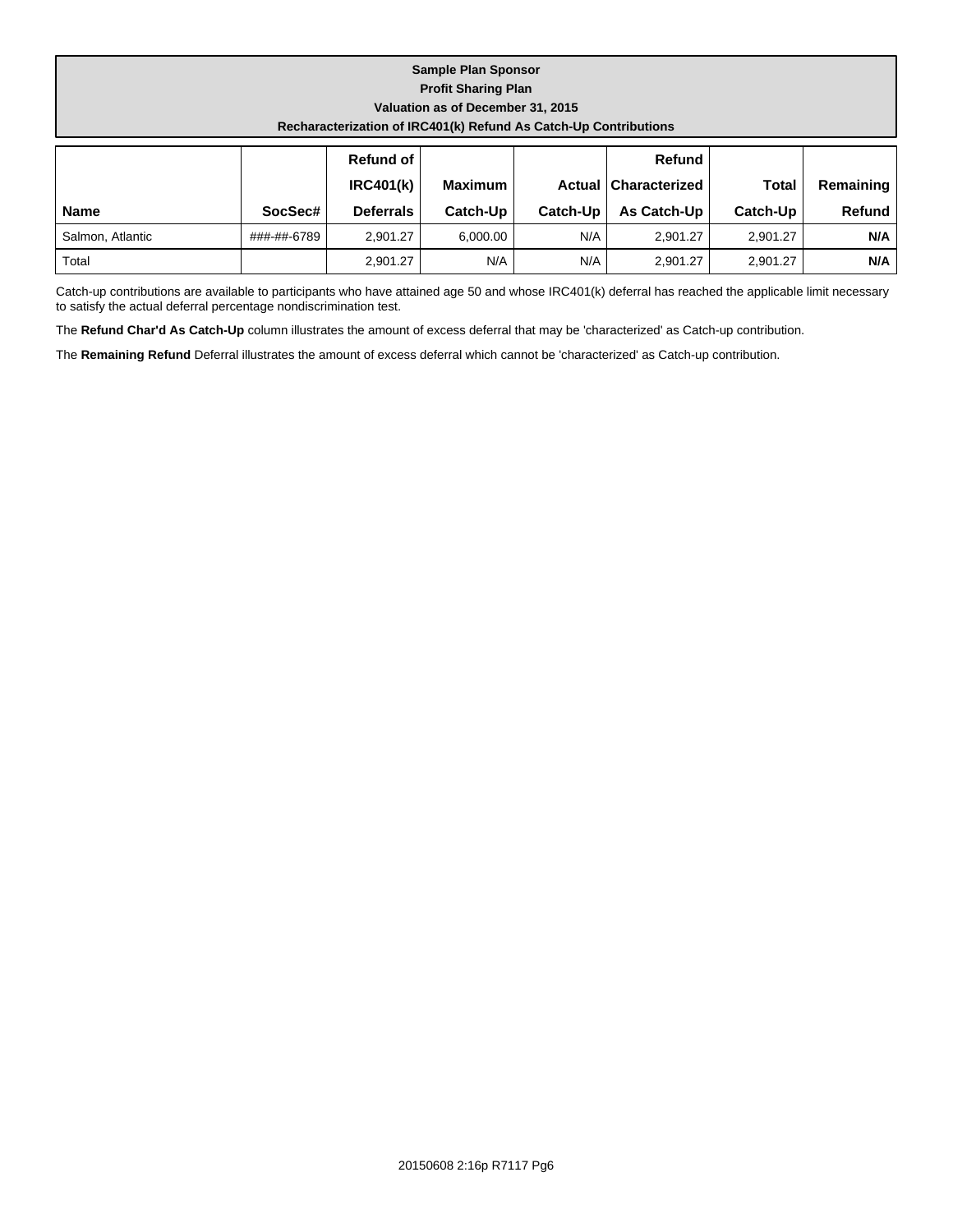#### **Sample Plan Sponsor Profit Sharing Plan Valuation as of December 31, 2015 IRC401(k) Catch-Up Contributions Details Report**

|                  |                 | IRC402(a)       | <b>Existing</b> | Catch-Up               | <b>Total</b> |                | Maximum   Remaining |
|------------------|-----------------|-----------------|-----------------|------------------------|--------------|----------------|---------------------|
|                  | IRC401(k)       | <b>Maximum</b>  |                 | Catch-Up   Rechar From | Catch-Up     | Catch-Up       | Available I         |
| <b>Name</b>      | <b>Deferral</b> | <b>Deferral</b> | Contrib         | <b>ADP Refund</b>      | Contrib      | <b>Contrib</b> | Catch-Up            |
| Salmon, Atlantic | 8.000.00        | 18,000,00       | 0.00            | 2,901.27               | 2.901.27     | 6.000.00       | 3,098.73            |
| Char, Arctic     | 500.00          | 18.000.00       | 0.00            | N/A                    | 0.00         | 6,000.00       | 6,000.00            |

This report illustrates only those employees eligible for catch-up contributions.

Catch-up contributions are available to participants age 50 and over whose IRC401(k) deferral have reached the deferral limit.

The **IRC401(k) Deferral** column illustrates the actual deferral made by the participant.

The **IRC402(g) Maximum Deferral** is based on the statutory IRC401(k) Deferral limits for the applicable tax year.

The **Catch-Up From ADP Refund** column illustrates the amount of excess deferral that may be "characterized" as catch-up contribution.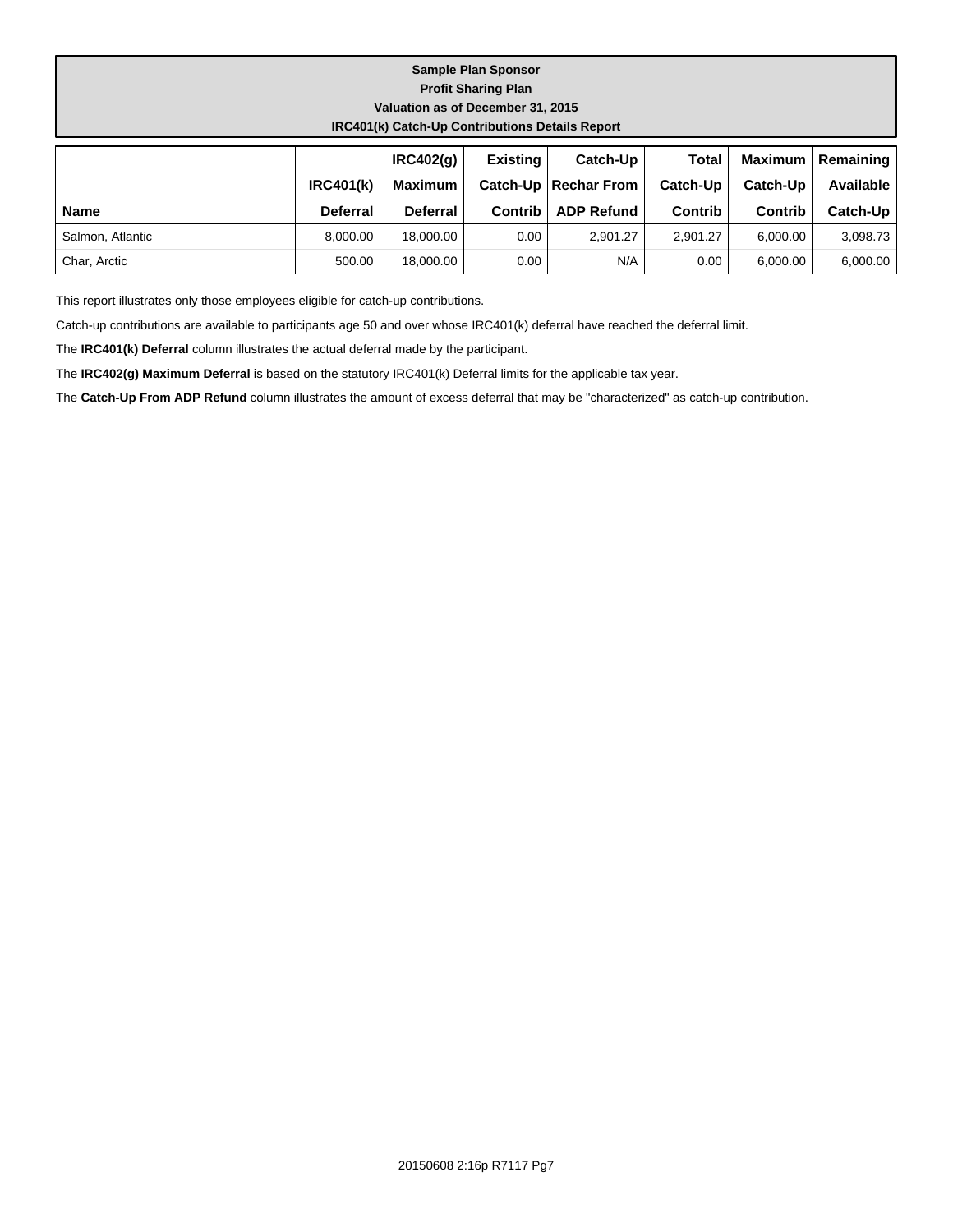# **Sample Plan Sponsor Profit Sharing Plan Valuation as of December 31, 2015 IRC401(k) ADP QNEC Report - Employee-Level Detail**

|              |             | <b>Without QNEC</b> |      | <b>With QNEC</b> |      | <b>QNEC</b> |       |  |
|--------------|-------------|---------------------|------|------------------|------|-------------|-------|--|
| <b>Name</b>  | SocSec#     | <b>ADP \$Amt</b>    | ADP% | <b>ADP \$Amt</b> | ADP% | \$Amount    | %Pay  |  |
| Char, Arctic | ###-##-4321 | 500.00              | 2.13 | 1.051.22         | 4.48 | 551.22      | 2.350 |  |
| Total        |             | 500.00              |      | 1.051.22         |      | 551.22      |       |  |

Considering all employees included in the test, an Average Theoretical ADP QNEC Percentage of 2.35%, is necessary to pass the test assuming a minimum average deferral of 4.48% by the Non-Highly Compensated Group.

This QNEC Percentage would require a contribution of \$551.22 to be made by the Plan Sponsor which would be 100% vested immediately.

Plan uses Current Year ADP NHC Contributions to perform test.

The Theoretical QNEC would be allocated to the lowest-paid non highly compensated Plan Participants (considering Targeted QNEC).

The Theoretical QNEC allocation excludes:

- terminees with a break in service.
- terminees with less than the required number of hours.
- terminees with more than the required number of hours.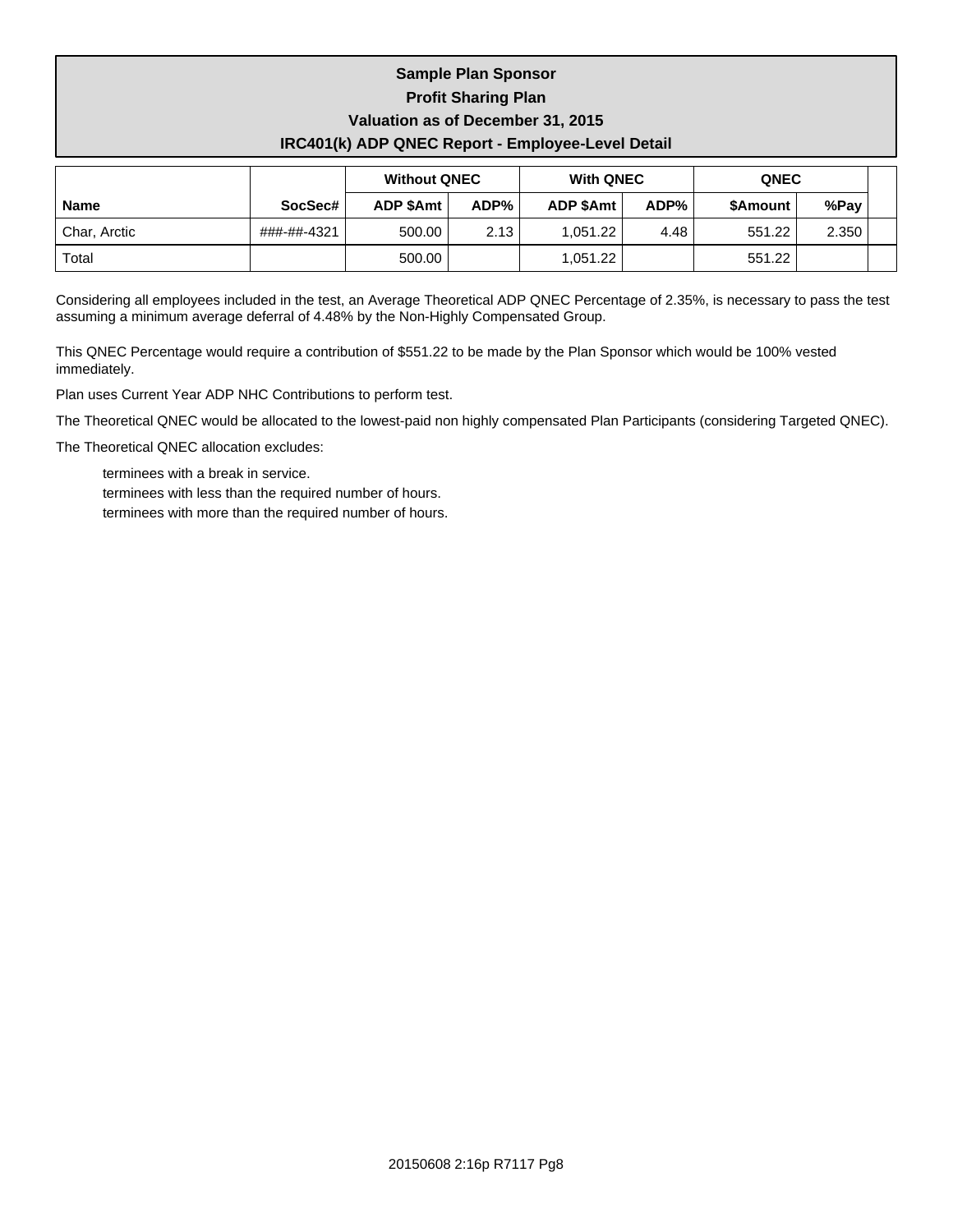# **Sample Plan Sponsor Profit Sharing Plan Valuation as of December 31, 2015 IRC401(m) Contribution Percentage Test**

| <b>Salary</b>             | Number of           | Contribution* |
|---------------------------|---------------------|---------------|
| Group                     | <b>Participants</b> | As %Pay       |
| <b>Highly Compensated</b> |                     | $3.24\%$      |
| Non-Highly Compensated    |                     | $1.07\%$      |
| <b>Total Plan</b>         |                     | 2.16%         |

#### **IRC401(m) Contribution Percentage Test**

|     | 1.25 x Contribution % for Non-Highly Compensated group:                                                                                                                                                       | 1.34% |
|-----|---------------------------------------------------------------------------------------------------------------------------------------------------------------------------------------------------------------|-------|
| (2) | Lesser of 2% plus Contribution % for Non-Highly Compensated group and 2 x Contribution %<br>for Non-Highly Compensated group:                                                                                 | 2.14% |
| (3) | Contribution % for Highly Compensated group may not exceed the greater of (1) and (2):                                                                                                                        | 2.14% |
|     | (This maximum% is based on top-down leveling by percentages. Actual refunds must be based<br>on amounts and hence this maximum% may be exceeded and yet be deemed<br>nondiscriminatory. See IRS Notice 97-2). |       |

The IRC401(m) ACP Test is **Not Satisfied**. Available options are:

- (a) Increase the Contribution % for the Non-Highly Compensated group to the theoretical minimum Contribution % indicated below. An employer QNEC contribution can be used to do this or the Non-Highly Compensated group can be urged to increase deferrals.
- (b) Decrease the Contribution % for the highly compensated group to the theoretical maximum Contribution % indicated below. This can be done by the leveling method specified in IRS regulations and IRS Notice 97-2.

| Theoretical Maximum Contribution % - Highly Compensated Group:                                                                                                                                                                                                                    |     |         |      |         | 2.14% |
|-----------------------------------------------------------------------------------------------------------------------------------------------------------------------------------------------------------------------------------------------------------------------------------|-----|---------|------|---------|-------|
| (Based on the Contribution % for the Non-Highly Compensated group and using top-down leveling<br>by percentages. Actual refunds must be based on amounts and hence this percentage may be<br>exceeded and yet be deemed nondiscriminatory. Refer to IRS Notice 97-2 for details.) |     |         |      |         |       |
| Theoretical Minimum Contribution % - Non-Highly Compensated Group:                                                                                                                                                                                                                |     | 1.62%   |      |         |       |
| (Based on the Contribution % for the Highly Compensated group)                                                                                                                                                                                                                    |     |         |      |         |       |
| * This test includes the following %'s of deferrals/contributions:                                                                                                                                                                                                                |     |         |      |         |       |
| Employer matching contribution %'s:                                                                                                                                                                                                                                               | HC: | 100.00% | NHC: | 100.00% |       |

Plan uses Current Year ACP NHC Contributions to perform test.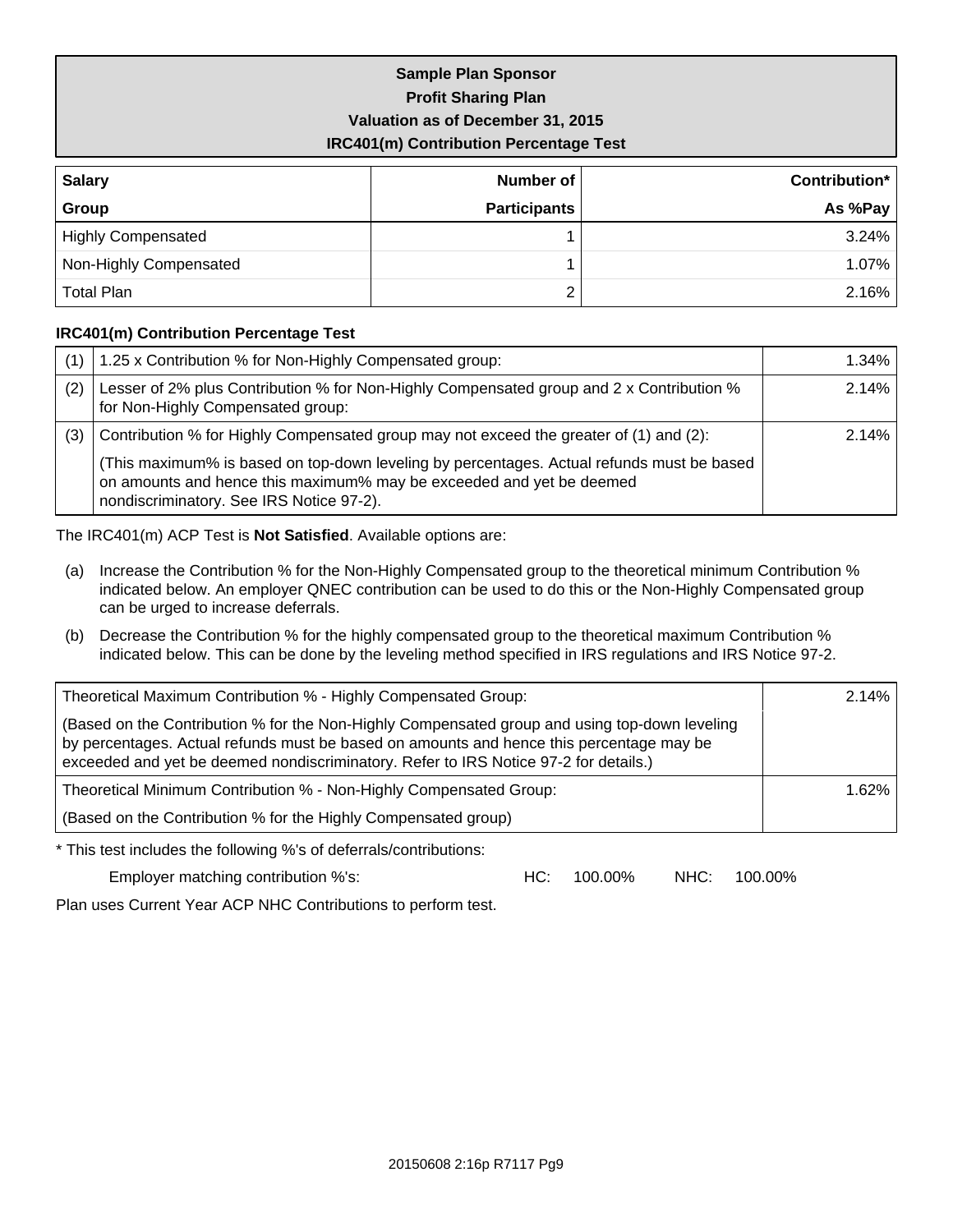| <b>Sample Plan Sponsor</b>                  |
|---------------------------------------------|
| <b>Profit Sharing Plan</b>                  |
| Valuation as of December 31, 2015           |
| IRC401(m) ACP Test - Employee-Level Details |

|                  | Compensation       |                  | <b>ACP</b>       |      |              |
|------------------|--------------------|------------------|------------------|------|--------------|
| <b>Name</b>      | <b>Denominator</b> | SocSec#          | <b>Numerator</b> | ACP% | HC           |
| Salmon, Atlantic | 123,456            | ###-##-6789      | 4,000.00         | 3.24 | $\checkmark$ |
| Char, Arctic     | 23,456             | ###-##-4321      | 250.00           | 1.07 | N            |
| Total            | 146,912            |                  | 4,250.00         |      |              |
| <b>HC</b> Total  |                    |                  |                  |      |              |
| Number of HC EEs | Total ACP%         | 3.24%   Avg ACP% | 3.24%            |      |              |
| <b>NHC Total</b> |                    |                  |                  |      |              |
|                  |                    |                  |                  |      |              |

| Number of NHC EEs | otal ACP% | Avg ACP%<br>1.07% | ገ7% |
|-------------------|-----------|-------------------|-----|
|-------------------|-----------|-------------------|-----|

Plan uses Current Year ACP NHC Contributions to perform test.

**HC** indicates highly compensated status.

The ACP NUMERATOR includes the following %s of deferrals/contributions:

Employer matching contribution %'s: <br>
HC: 100.00% NHC: 100.00%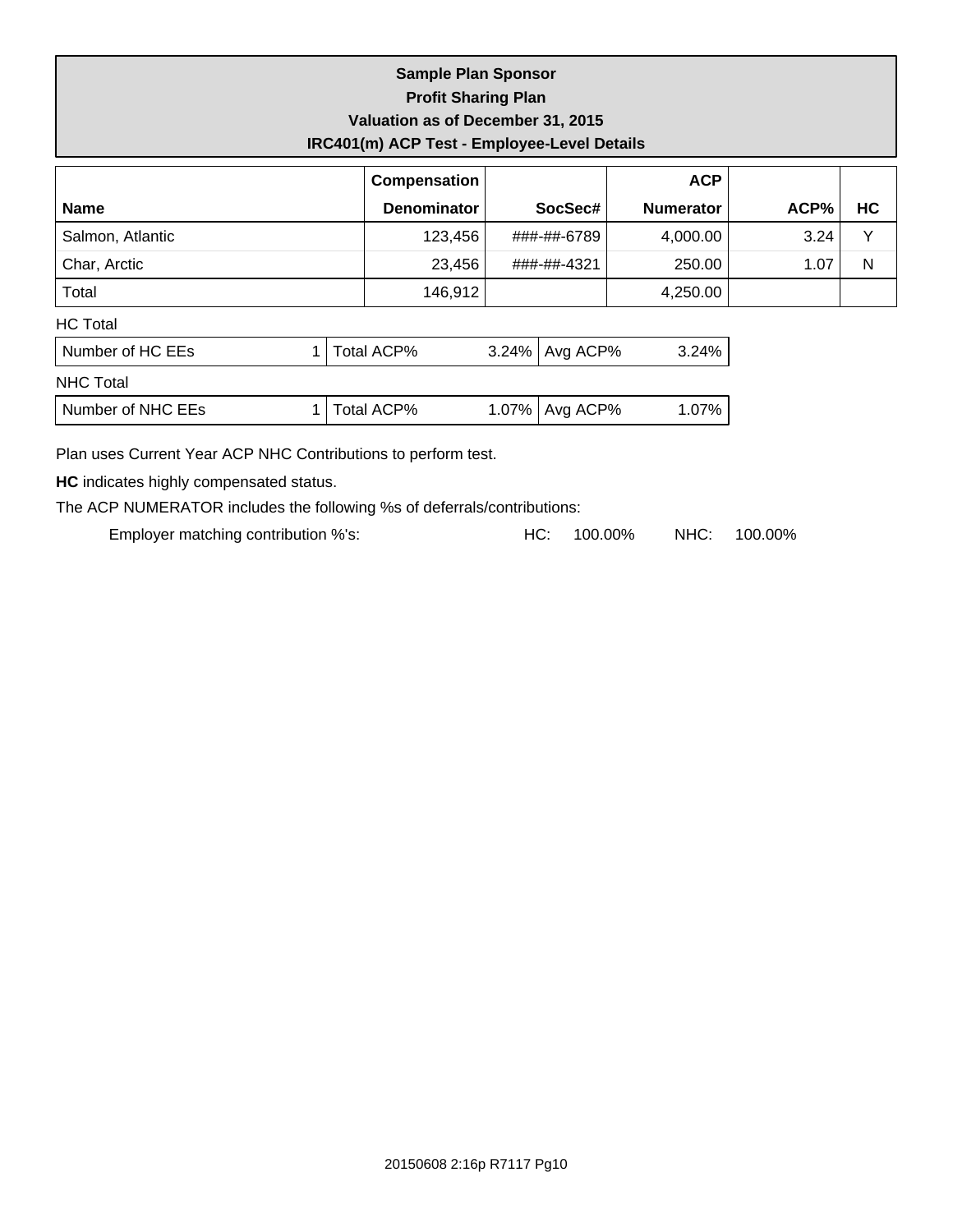## **Sample Plan Sponsor Profit Sharing Plan Valuation as of December 31, 2015 IRC401(m) Numerator - Employee-Level Details**

|             | <b>Numerator Components</b> |                  |                  |             |                 |             |          |  |
|-------------|-----------------------------|------------------|------------------|-------------|-----------------|-------------|----------|--|
| <b>Name</b> | <b>Employer</b>             | <b>Mandatory</b> | <b>Voluntary</b> | 401(k) Defr | <b>ER Match</b> | <b>QNEC</b> | Total    |  |
| Salmon, A   | 0.00                        | 0.00             | 0.00             | 0.00        | 4.000.00        | 0.00        | 4,000.00 |  |
| Char, A     | 0.00                        | 0.00             | 0.00             | 0.00        | 250.00          | 0.00        | 250.00   |  |
| Total       | 0.00                        | 0.00             | 0.00             | 0.00        | 4.250.00        | 0.00        | 4,250.00 |  |

Employer indicates IRC401(a) employer regular contributions.

Mandatory indicates Mandatory employee contributions.

Voluntary indicates Voluntary employee contributions.

401(k) Defr indicates IRC401(k) employee elective compensation deferrals.

ER Match indicates IRC401(m) employer matching contributions.

QNEC indicates IRC401(k) employer QNEC contributions.

This test includes the following %'s of deferrals/contributions:

| Employer matching contribution %'s: |  | $HC: 100.00\%$ |  | NHC: 100.00% |
|-------------------------------------|--|----------------|--|--------------|
|-------------------------------------|--|----------------|--|--------------|

Plan uses Current Year ACP NHC Contributions to perform test.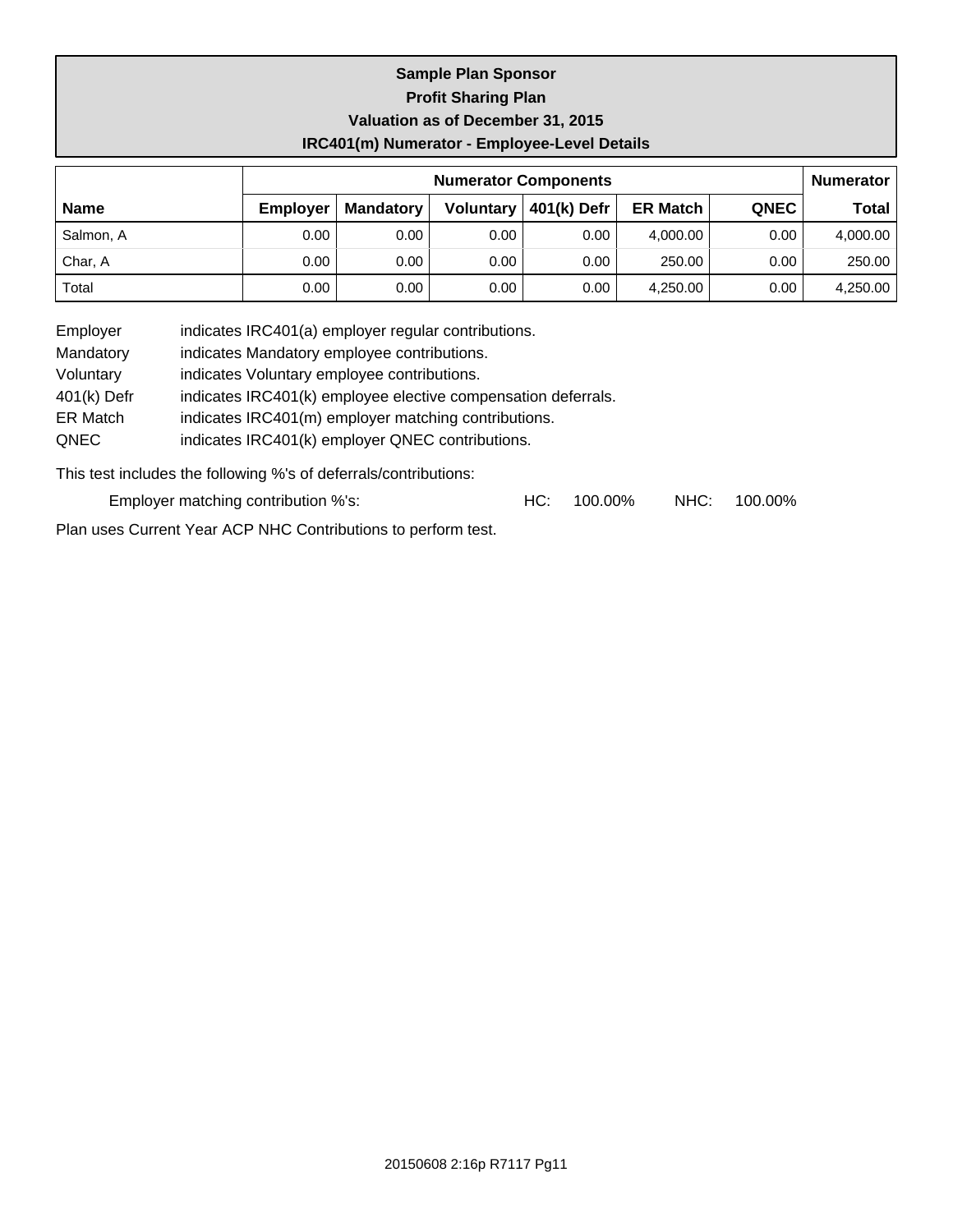|                            |                                                                              | <b>Sample Plan Sponsor</b> |                            |  |  |  |  |
|----------------------------|------------------------------------------------------------------------------|----------------------------|----------------------------|--|--|--|--|
| <b>Profit Sharing Plan</b> |                                                                              |                            |                            |  |  |  |  |
|                            | Valuation as of December 31, 2015                                            |                            |                            |  |  |  |  |
|                            | <b>IRC401(m) ACP Return of Excess Contributions - Employee-Level Details</b> |                            |                            |  |  |  |  |
|                            |                                                                              |                            |                            |  |  |  |  |
|                            |                                                                              | <b>Top Down Leveling</b>   | <b>Adjusted ACP Values</b> |  |  |  |  |

|                  |             |                  | <b>Top Down Leveling</b> |            | <b>Adjusted ACP Values</b> |                  |           |            |  |
|------------------|-------------|------------------|--------------------------|------------|----------------------------|------------------|-----------|------------|--|
|                  |             | <b>ACP</b>       | <b>Numerator</b>         | <b>ACP</b> | <b>ACP</b>                 | <b>Numerator</b> | Adj ACP   | <b>ACP</b> |  |
| <b>Name</b>      | SocSec#     | <b>Numerator</b> | <b>Reduction</b>         | %          | <b>Numerator</b>           | <b>Reduction</b> | Numerator | % ,        |  |
| Salmon, Atlantic | ###-##-6789 | 4.000.00         | 1.358.04                 | 2.14       | 4.000.00                   | 1.358.04         | 2.641.96  | 2.14       |  |
| Total            |             | 4,000.00         | 1,358.04                 |            | 4,000.00                   | 1.358.04         | 2,641.96  |            |  |

Plan uses Current Year ACP NHC Contributions to perform test.

The ACP Amounts and Percentages shown above result from the illustrated reduction in the actual ACP test numerator. This theoretical calculation illustrates one set of minimum reduction amounts which, if performed, will be deemed to satisfy the ACP test. The maximum average contribution percentage for the Highly Compensated Group is 2.14% based on top-down leveling by percentages. Actual refunds must be based on amounts and hence this percentage may be exceeded and yet be deemed nondiscriminatory. Refer to IRS Notice 97-2 for details.

The leveling reductions shown do not include any adjustment for the allocated income attributable to these excess amounts. The allocated income attributable to these excess amounts should be determined in accordance with applicable plan provisions and then added to (or, in the case of net investment losses, subtracted from) the leveling reductions shown when actual refunds or forfeitures are applied.

A Match on excess contributions may be subject to forfeiture in order to avoid a discriminatory rate of Match. The Match on excess illustrated does not consider potential recharacterization of deferrals as Catch-up.

**Numerator Reduction** illustrates the IRC401(m) ACP refund amount.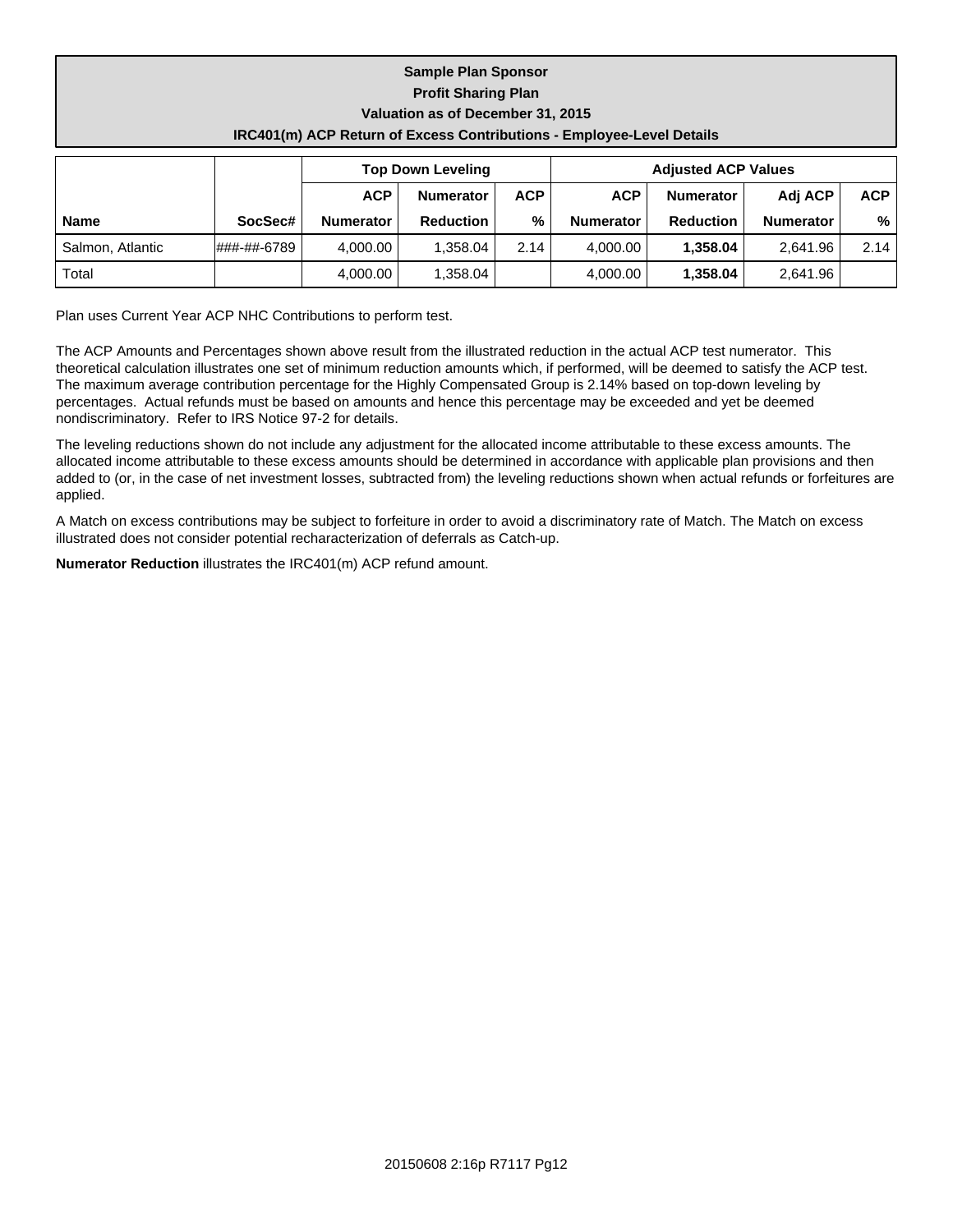#### **Sample Plan Sponsor Profit Sharing Plan Valuation as of December 31, 2015 IRC401(m) ACP Reduction of Excess Contributions By Source**

|             |                 | <b>Reduction Amounts By Source</b> |           |                   |                  |              |          |                 |
|-------------|-----------------|------------------------------------|-----------|-------------------|------------------|--------------|----------|-----------------|
|             | <b>Employer</b> | IRC401(k)                          | IRC401(k) |                   |                  |              | Total    | <b>Match On</b> |
| <b>Name</b> | Contrib         | Deferral                           | QNEC      | <b>Mandatory</b>  | <b>Voluntary</b> | <b>Match</b> | Refund   | <b>Excess</b>   |
| Salmon, A   | 0.00            | 0.00                               | 0.00      | 0.00 <sub>1</sub> | 0.00             | 1.358.04     | 1.358.04 | 0.00            |
| Total       | 0.00            | 0.00                               | 0.00      | 0.00              | 0.00             | .358.04      | 1.358.04 | 0.00            |

Plan uses Current Year ACP NHC Contributions to perform test.

Mandatory indicates mandatory employee contributions.

Voluntary indicates voluntary employee contributions.

Match indicates IRC401(m) employer matching contributions.

The leveling reductions shown do not include any adjustment for the allocated income attributable to these excess amounts. The allocated income attributable to these excess amounts should be determined in accordance with applicable plan provisions and then added to (or, in the case of net investment losses, subtracted from) the leveling reductions shown when actual refunds or forfeitures are applied.

A Match on excess contributions may be subject to forfeiture in order to avoid a discriminatory rate of Match. The Match on excess illustrated does not consider potential recharacterization of deferrals as Catch-up.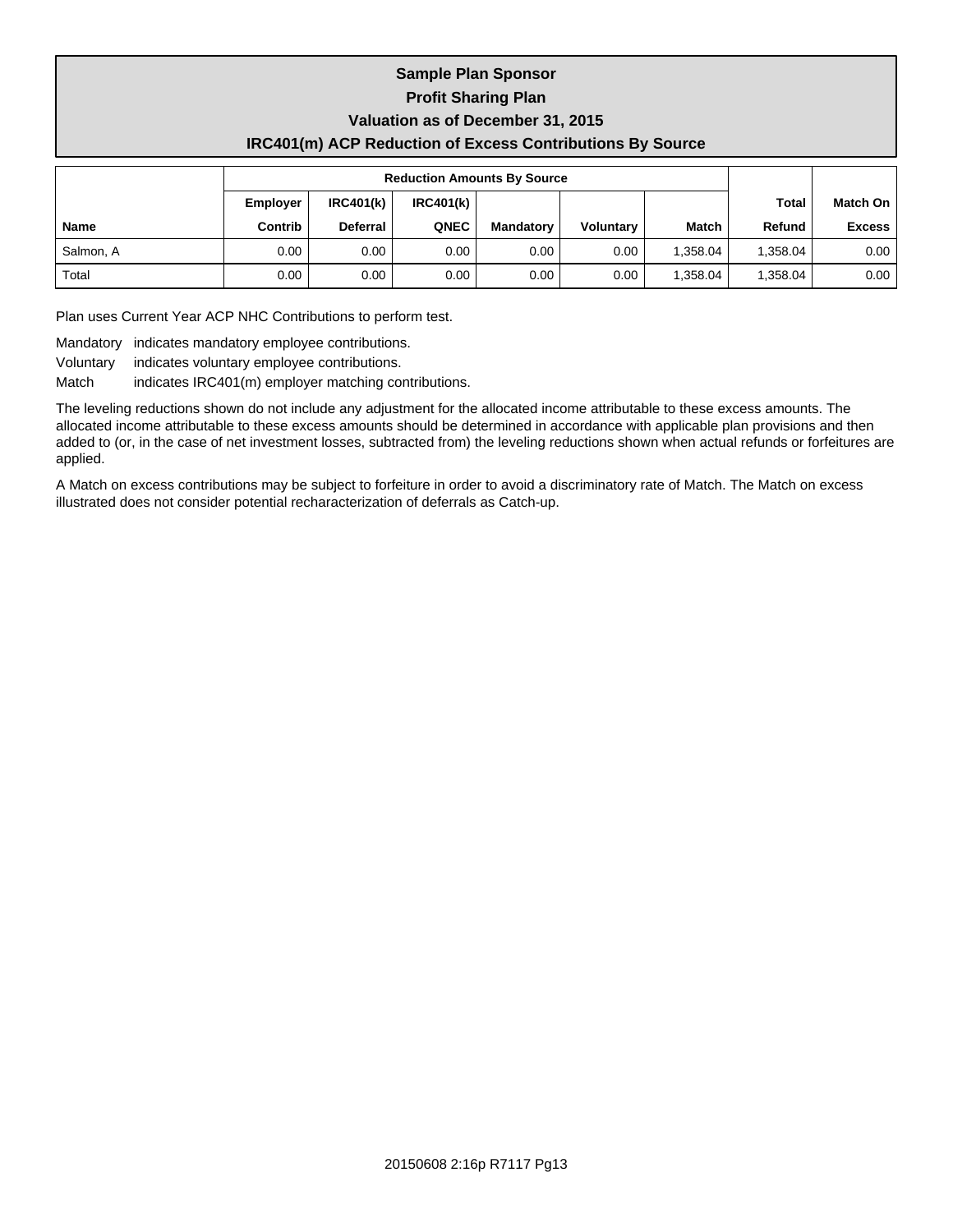# **Sample Plan Sponsor Profit Sharing Plan Valuation as of December 31, 2015 IRC401(m) ACP QNEC Report - Employee-Level Detail**

|              |             | <b>Without QNEC</b> |      | <b>With QNEC</b> |      | <b>QNEC</b> |       |  |
|--------------|-------------|---------------------|------|------------------|------|-------------|-------|--|
| <b>Name</b>  | SocSec#     | <b>ACP \$Amt</b>    | ACP% | ACP \$Amt        | ACP% | \$Amount    | %Pay  |  |
| Char, Arctic | ###-##-4321 | 250.00              | 1.07 | 379.01           | 1.62 | 129.01      | 0.550 |  |
| Total        |             | 250.00              |      | 379.01           |      | 129.01      |       |  |

Considering all employees included in the test, an Average Theoretical ACP QNEC Percentage of 0.55%, is necessary to pass the test assuming a minimum average deferral of 1.62% by the Non-Highly Compensated Group.

This QNEC Percentage would require a contribution of \$129.01 to be made by the Plan Sponsor which would be 100% vested immediately.

Plan uses Current Year ACP NHC Contributions to perform test.

The Theoretical QNEC would be allocated to the lowest-paid non highly compensated Plan Participants (considering Targeted QNEC).

The Theoretical QNEC allocation excludes:

terminees with a break in service. terminees with less than the required number of hours. terminees with more than the required number of hours.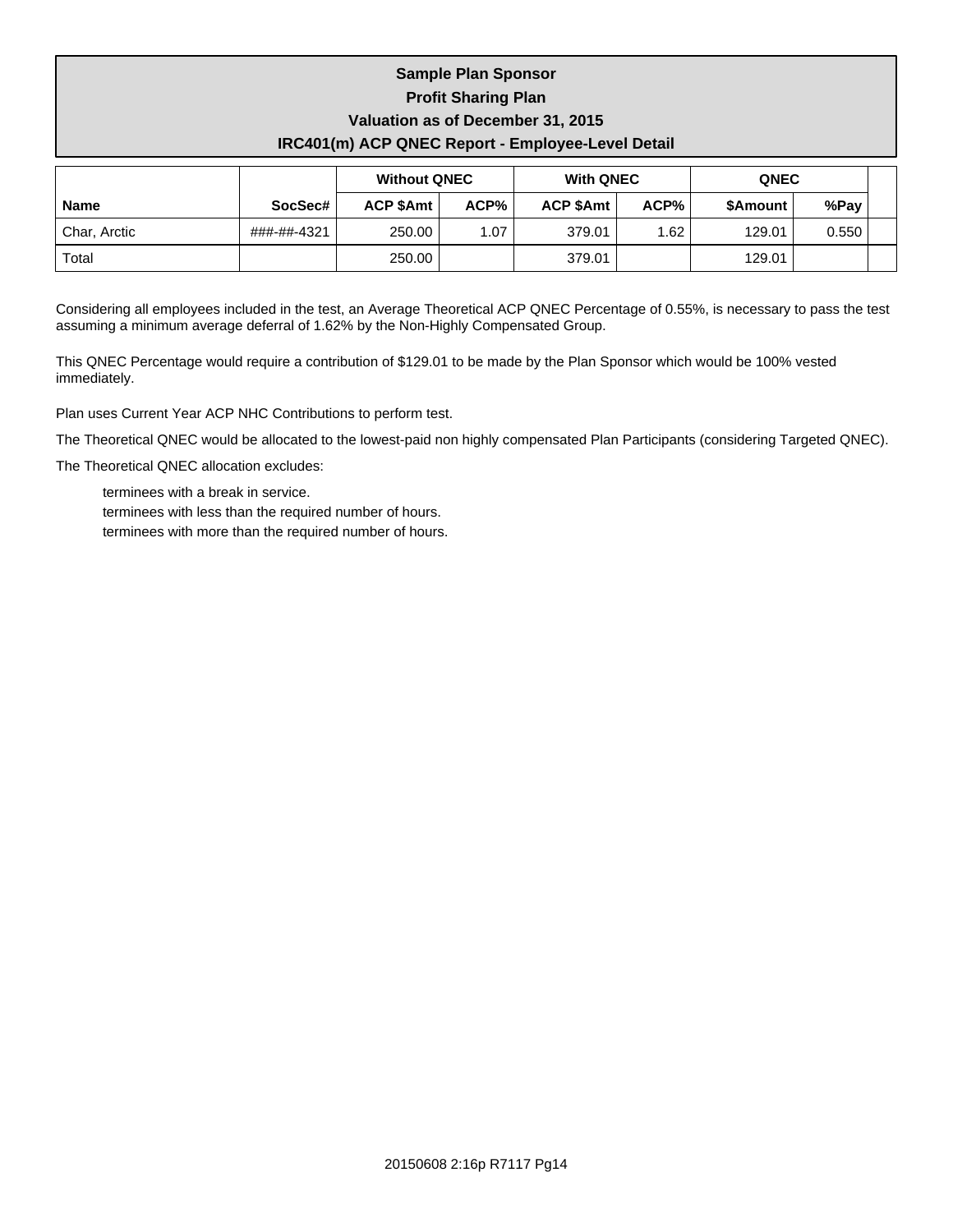# **Sample Plan Sponsor Profit Sharing Plan Valuation as of December 31, 2015 Excess of ACP Match Returned Over ADP Match Returned**

|                  |                  |          | <b>Excess of ACP</b>                   |  |  |
|------------------|------------------|----------|----------------------------------------|--|--|
|                  | <b>ADP Match</b> |          | <b>ACP Match   Match Returned Over</b> |  |  |
| <b>Name</b>      | Returned         | Returned | <b>ADP Match Returned</b>              |  |  |
| Salmon, Atlantic | 0.00             | 1,358.04 | 1,358.04                               |  |  |
| Total            | 0.00             | 1,358.04 | 1,358.04                               |  |  |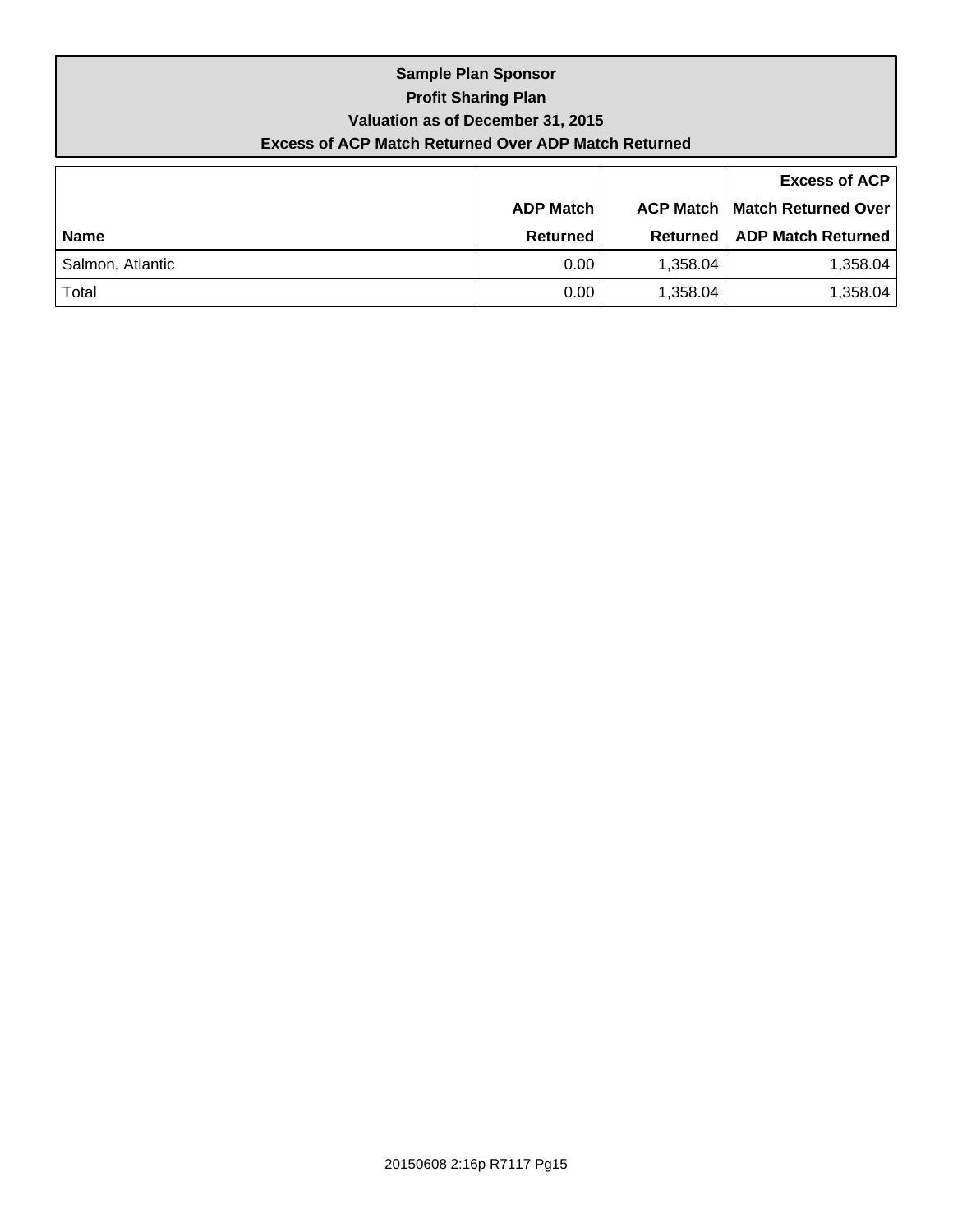## **Sample Plan Sponsor Profit Sharing Plan Valuation as of December 31, 2015 Maximum HC Contributions for Next Plan Year**

| The Current Plan Year is January 1, 2015 - December 31, 2015. |       |
|---------------------------------------------------------------|-------|
| l The NHC ADP% based on the Current Plan Year is:             | 2.13% |
| The Next Plan Year begins on January 1, 2016.                 |       |
| The Maximum HC ADP% for the Next Plan Year is:                | 4.13% |

This report assumes that the plan will use this year's NHC contributions to perform any applicable ADP/ACP tests in the next Plan Year.

This information would apply if the plan will change the testing method to use this year's NHC contributions (adjusted if necessary to reflect the limitations on double counting imposed by IRS Notice 98-1) to perform any applicable ADP/ACP tests in the next Plan Year.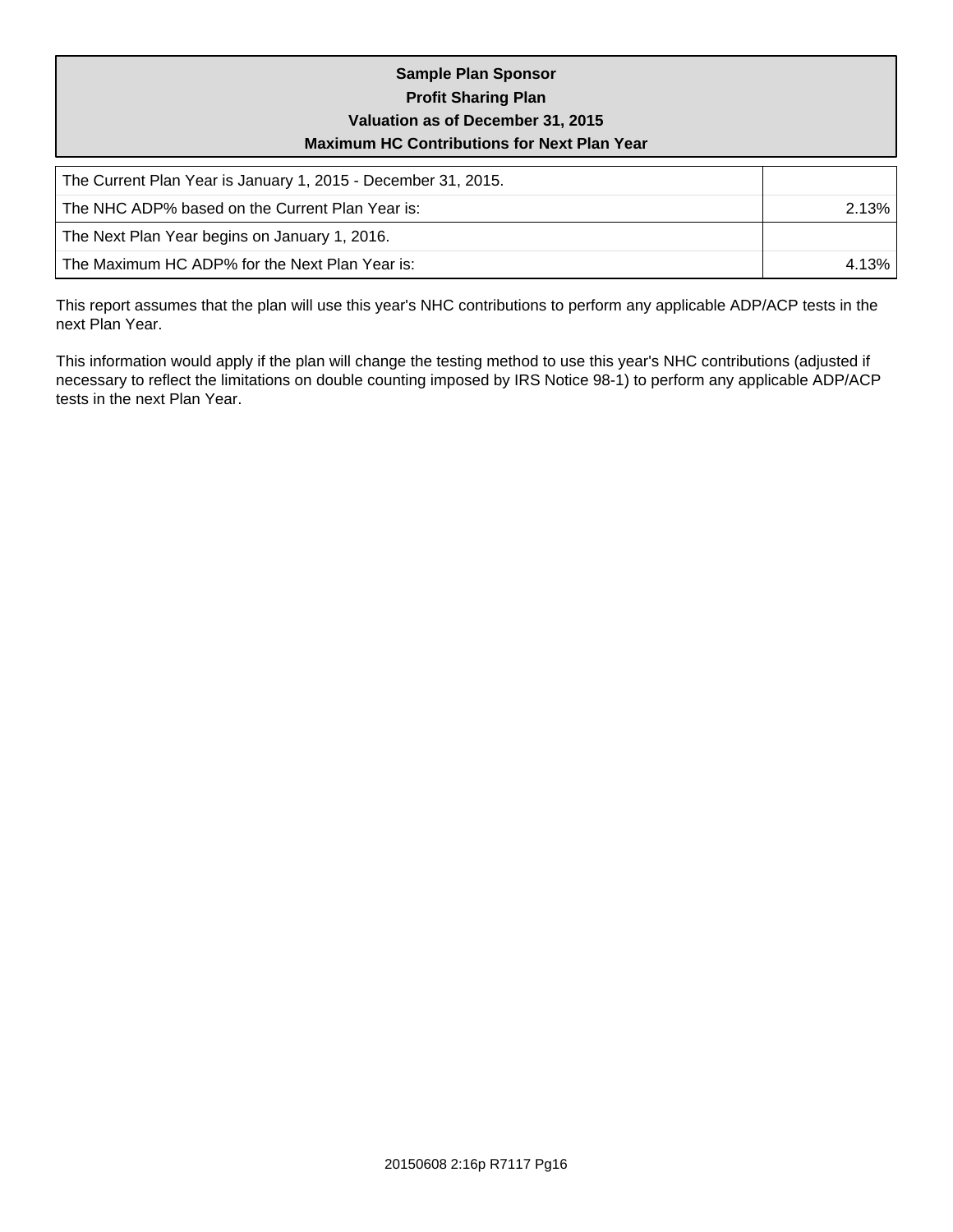## **Sample Plan Sponsor Profit Sharing Plan Valuation as of December 31, 2015 IRC415 Maximum Account Addition Analysis**

|                                | <b>IRC415</b> | <b>Account Addition</b> |                                 |                          |  |  |
|--------------------------------|---------------|-------------------------|---------------------------------|--------------------------|--|--|
| <b>Employee Name</b>           | Compensation  | Plan                    | <b>IRC415</b><br><b>Maximum</b> | Amt-In-<br><b>Excess</b> |  |  |
| Salmon, Atlantic (###-##-6789) |               |                         |                                 |                          |  |  |
| Actual                         | 123,456.00    | 27,000.00               | 53,000.00                       | 0.00                     |  |  |
| Projected                      | 123,456.00    | 27,000.00               | 53,000.00                       | 0.00                     |  |  |
| Char, Arctic (###-##-4321)     |               |                         |                                 |                          |  |  |
| Actual                         | 23,456.00     | 1,750.00                | 23,456.00                       | 0.00                     |  |  |
| Projected                      | 23,456.00     | 1,750.00                | 23,456.00                       | 0.00                     |  |  |
| Plan Total                     |               |                         |                                 |                          |  |  |
| Actual                         | 146,912.00    | 28,750.00               | 76,456.00                       | 0.00                     |  |  |
| Projected                      | 146,912.00    | 28,750.00               | 76,456.00                       | 0.00                     |  |  |

IRC415 Maximum Account Addition does not consider associated plans.

Since IRC415 Compensation is defined separately, IRC415 Compensation amounts are not necessarily the same as Plan Compensation amounts.

This report illustrates only those employees in the census with non-zero current account additions.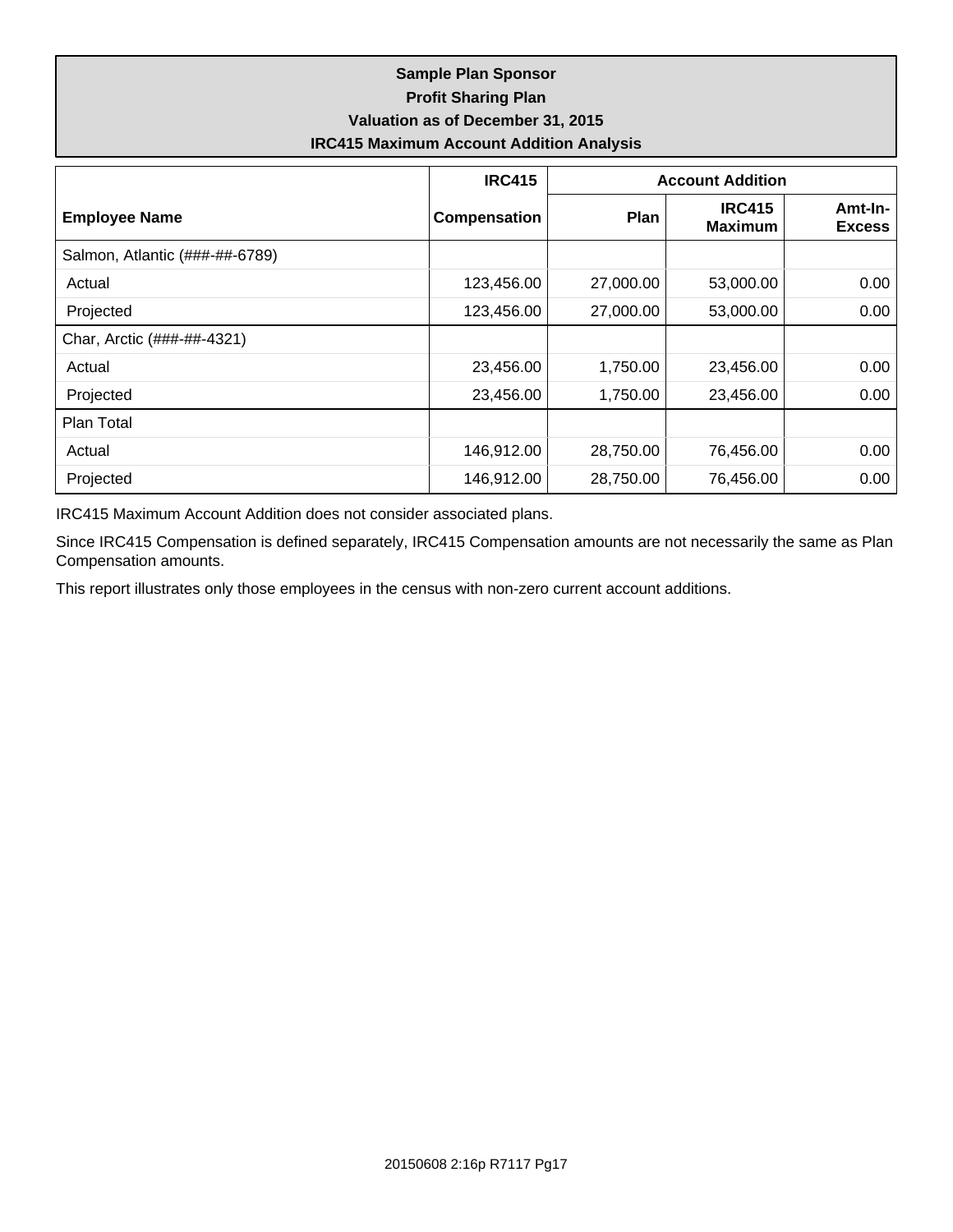#### **Sample Plan Sponsor Profit Sharing Plan Valuation as of December 31, 2015 Account Addition in Excess of IRC415 Account Addition By Source**

|                                           | <b>Employee</b> | <b>Mandatory</b> | <b>Voluntary</b> |             | <b>Employer Match</b> |                     | <b>Employer</b>   |                     |
|-------------------------------------------|-----------------|------------------|------------------|-------------|-----------------------|---------------------|-------------------|---------------------|
|                                           | <b>Deferral</b> | <b>Employee</b>  | <b>Employee</b>  | <b>QNEC</b> | <b>Forfeiture</b>     | <b>Contribution</b> | <b>Forfeiture</b> | <b>Contribution</b> |
| <b>Employee Name</b>                      | (6)             | (7)              | (8)              | (5)         | (4)                   | (3)                 | (2)               | (1)                 |
| Salmon, Atlantic (SocSec####-##-6789)     |                 |                  |                  |             |                       |                     |                   |                     |
| <b>Account Addition before Limitation</b> | 8,000.00        | 0.00             | 0.00             | 0.00        | 0.00                  | 4,000.00            | 0.00              | 15,000.00           |
| Applicable IRC415 Maximum Acct Addition   | 34,000.00       | 26,000.00        | 26,000.00        | 34,000.00   | 34,000.00             | 38,000.00           | 38,000.00         | 53,000.00           |
| Acct Addition in Excess of IRC415 Limit   | 0.00            | 0.00             | 0.00             | 0.00        | 0.00                  | 0.00                | 0.00              | 0.00                |
| Remaining IRC415 Maximum Acct Addition    | 26,000.00       | 26,000.00        | 26,000.00        | 34,000.00   | 34,000.00             | 34,000.00           | 38,000.00         | 38,000.00           |
| Char, Arctic (SocSec####-##-4321)         |                 |                  |                  |             |                       |                     |                   |                     |
| <b>Account Addition before Limitation</b> | 500.00          | 0.00             | 0.00             | 0.00        | 0.00                  | 250.00              | 0.00              | 1,000.00            |
| Applicable IRC415 Maximum Acct Addition   | 22,206.00       | 21,706.00        | 21,706.00        | 22,206.00   | 22,206.00             | 22,456.00           | 22,456.00         | 23,456.00           |
| Acct Addition in Excess of IRC415 Limit   | 0.00            | 0.00             | 0.00             | 0.00        | 0.00                  | 0.00                | 0.00              | 0.00                |
| Remaining IRC415 Maximum Acct Addition    | 21,706.00       | 21,706.00        | 21,706.00        | 22,206.00   | 22,206.00             | 22,206.00           | 22,456.00         | 22,456.00           |

IRC415 Maximum Account Addition does not consider associated plans.

This report illustrates only those employees in the census with non-zero current account additions.

Plan account additions are limited by IRC415 in the following order:

- (1) ERC: Regular IRC401(a) employer contributions
- (2) ERC: Forfeitures reallocated to Regular IRC401(a) employer accounts
- (3) ERM: Employer matching contributions
- (4) ERM: Forfeitures reallocated to employer matching accounts
- (5) ERF: IRC401(a) non-elective employer QNEC
- (6) ERV: IRC401(k) employee-elective deferrals
- (7) MEC: Mandatory employee contributions
- (8) VEC: Voluntary employee contributions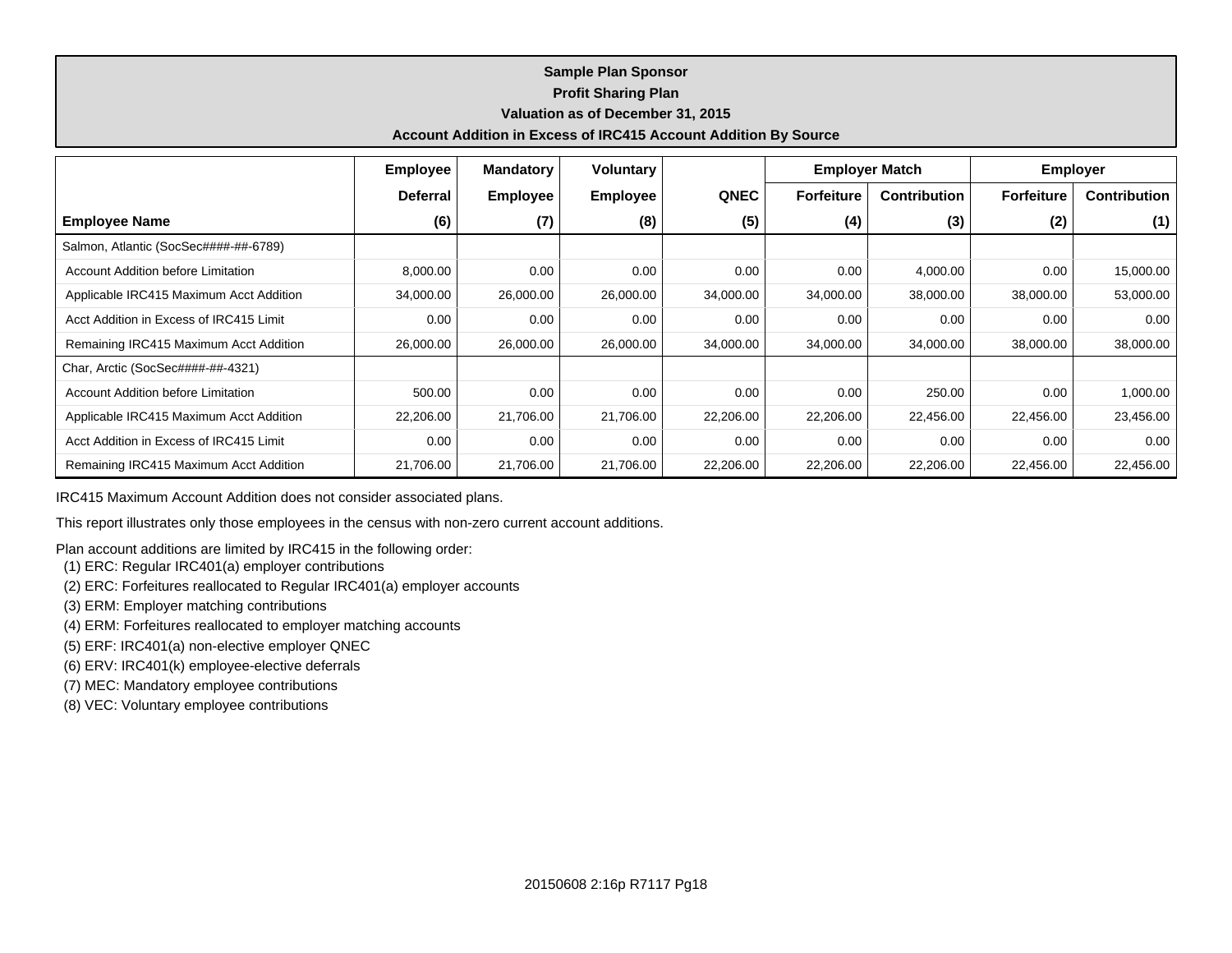## **Sample Plan Sponsor Profit Sharing Plan Valuation as of December 31, 2015 Statutory Deferral Limits**

Prior tax year values do not apply to calendar plan years. The statutory deferral limits are based on employee tax years, which are assumed to be calendar years. The available additional deferral, if any, considers only the current tax year values. The excess deferral, if any, considers both the current and the prior (for non-calendar plan years) tax year values.

Only those employees with deferrals which exceed the statutory deferral limits are illustrated.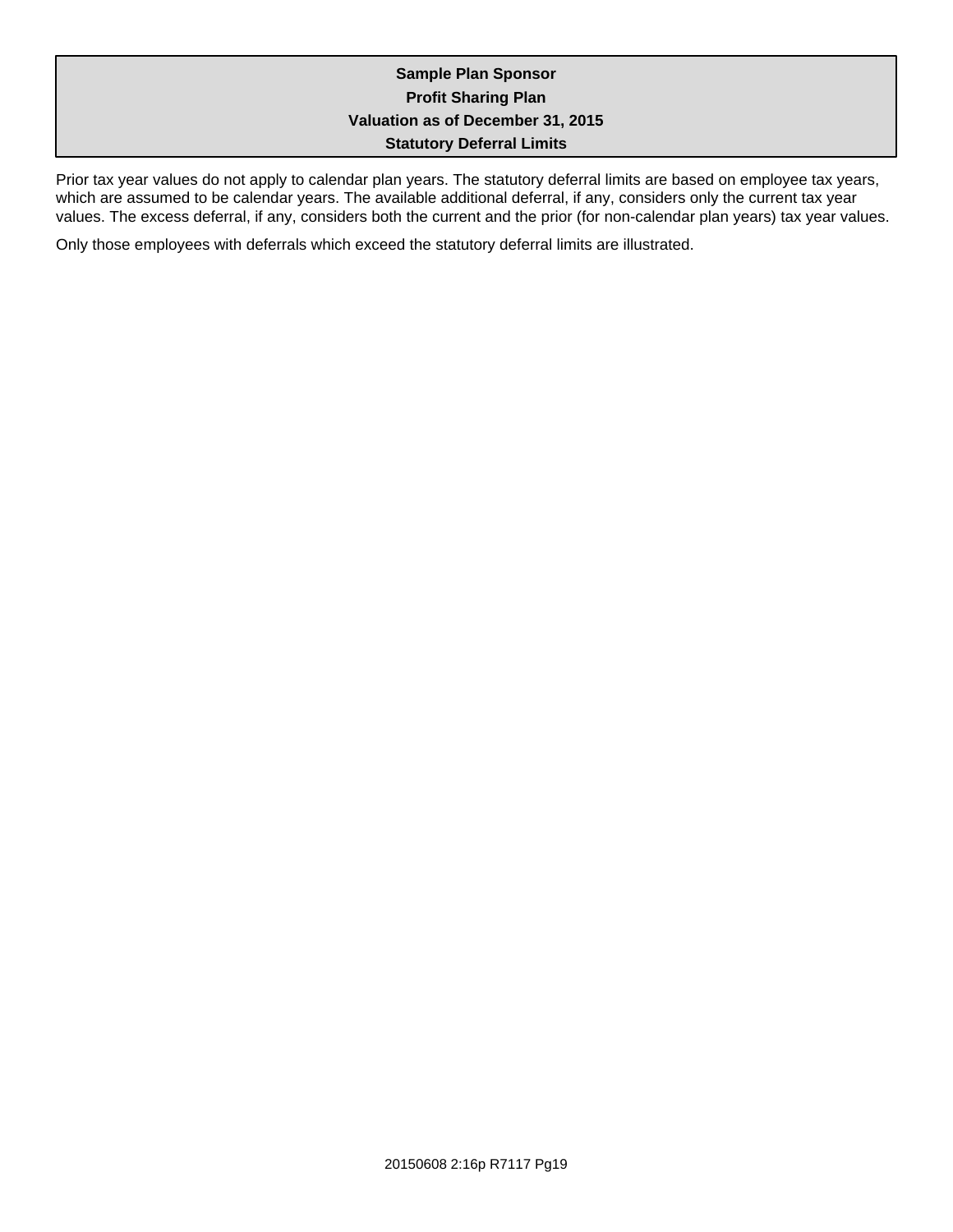|                               | <b>Sample Plan Sponsor</b><br><b>Profit Sharing Plan</b> |  |  |                 |  |  |  |  |  |  |
|-------------------------------|----------------------------------------------------------|--|--|-----------------|--|--|--|--|--|--|
|                               | Valuation as of December 31, 2015                        |  |  |                 |  |  |  |  |  |  |
| <b>Catch-up Contributions</b> |                                                          |  |  |                 |  |  |  |  |  |  |
|                               |                                                          |  |  | Recharacterized |  |  |  |  |  |  |

|                  | IRC402(g)         |                 | <b>Existing</b>     | Catch-up         |                   |              |                |               | Remaining       |  |
|------------------|-------------------|-----------------|---------------------|------------------|-------------------|--------------|----------------|---------------|-----------------|--|
|                  | <b>Maximum</b>    | <b>Elective</b> | Catch-up            | From $402(q)$    | <b>From 415/1</b> | Catch-up     |                | <b>Excess</b> |                 |  |
|                  | <b>Deferral</b>   | <b>Deferral</b> | <b>Contribution</b> | <b>Max Limit</b> | <b>Plan Limit</b> | <b>Total</b> | <b>Maximum</b> | Remaining     | <b>Deferral</b> |  |
| Salmon, Atlantic | ld: ###-##-6789   |                 |                     |                  |                   |              |                |               |                 |  |
|                  | 18000.00          | 8000.00         | 0.00                | 0.00             | 0.00              | 0.00         | 6000.00        | 6000.00       | 0.00            |  |
| Char, Arctic     | lld: ###-##-4321l |                 |                     |                  |                   |              |                |               |                 |  |
|                  | 18000.00          | 500.00          | 0.00                | 0.00             | 0.00              | 0.00         | 6000.00        | 6000.00       | 0.00            |  |

Catch-up contributions are available to participants age 50 and over whose elective deferral has been limited by the IRC402(g) statutory dollar limit, or by other plan or statutory limitations.

The IRC402(g) Maximum Deferral is based on the statutory elective deferral limits for the applicable tax year, which is assumed to be the calendar year.

The elective Deferral column illustrates the actual deferral made by the participant.

The Additional Catch-Up From 402(g) Max Limit column illustrates the amount of deferral that may be "characterized" as catch-up contribution because the elective deferral exceeds the IRC402(g) limit.

The Remaining Excess Deferral illustrates the amount of excess deferral which cannot be "characterized" as catch-up contribution.

Only those employees with deferrals which exceed the statutory deferral limits are illustrated.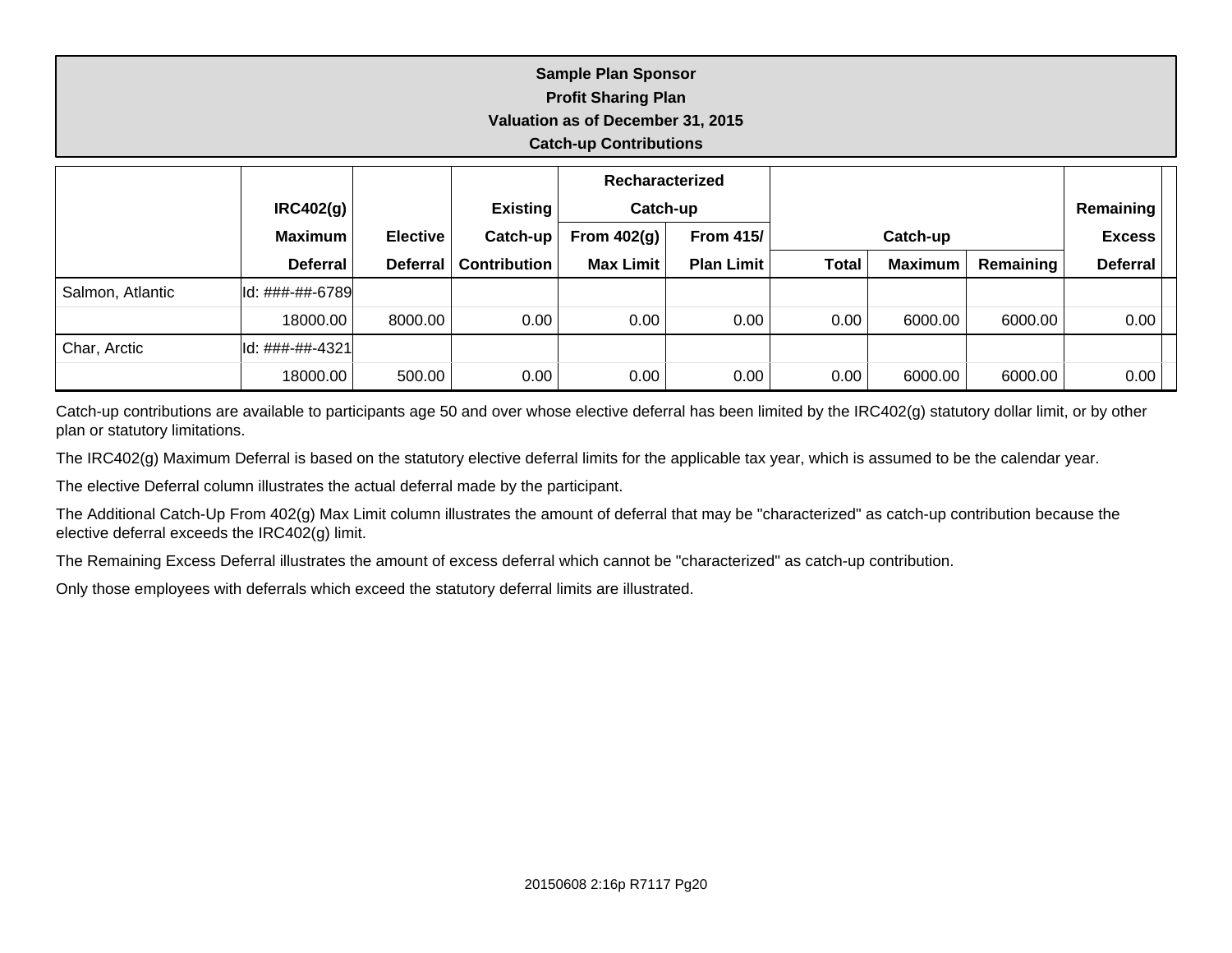## **Sample Plan Sponsor Profit Sharing Plan Valuation as of December 31, 2015 Statutory Deferral Limits Breakdown**

|                  |             | <b>Prior Tax Year Deferrals</b> |              |         | <b>Current Tax Year Deferrals</b> |         | <b>Excess Deferral</b> |                                 |       |
|------------------|-------------|---------------------------------|--------------|---------|-----------------------------------|---------|------------------------|---------------------------------|-------|
|                  |             | $IRC401(k)$ Roth 401(k)         | <b>Total</b> |         | $IRC401(k)$ Roth 401(k)           |         |                        | Total   IRC401(k)   Roth 401(k) | Total |
| Salmon, Atlantic | ###-##-6789 |                                 |              |         |                                   |         |                        |                                 |       |
|                  | 0.00        | 0.00                            | 0.00         | 8000.00 | 0.00                              | 8000.00 | 0.00                   | 0.00                            | 0.00  |
| Char, Arctic     | ###-##-4321 |                                 |              |         |                                   |         |                        |                                 |       |
|                  | 0.00        | 0.00                            | 0.00         | 500.00  | 0.00                              | 500.00  | 0.00                   | 0.00                            | 0.00  |

Prior tax year values do not apply to calendar plan years. The statutory deferral limits are based on employee tax years, which are assumed to be calendar years. The available additional deferral, if any, considers only the current tax year values. The excess deferral, if any, considers both the current and the prior (for non-calendar plan years) tax year values.